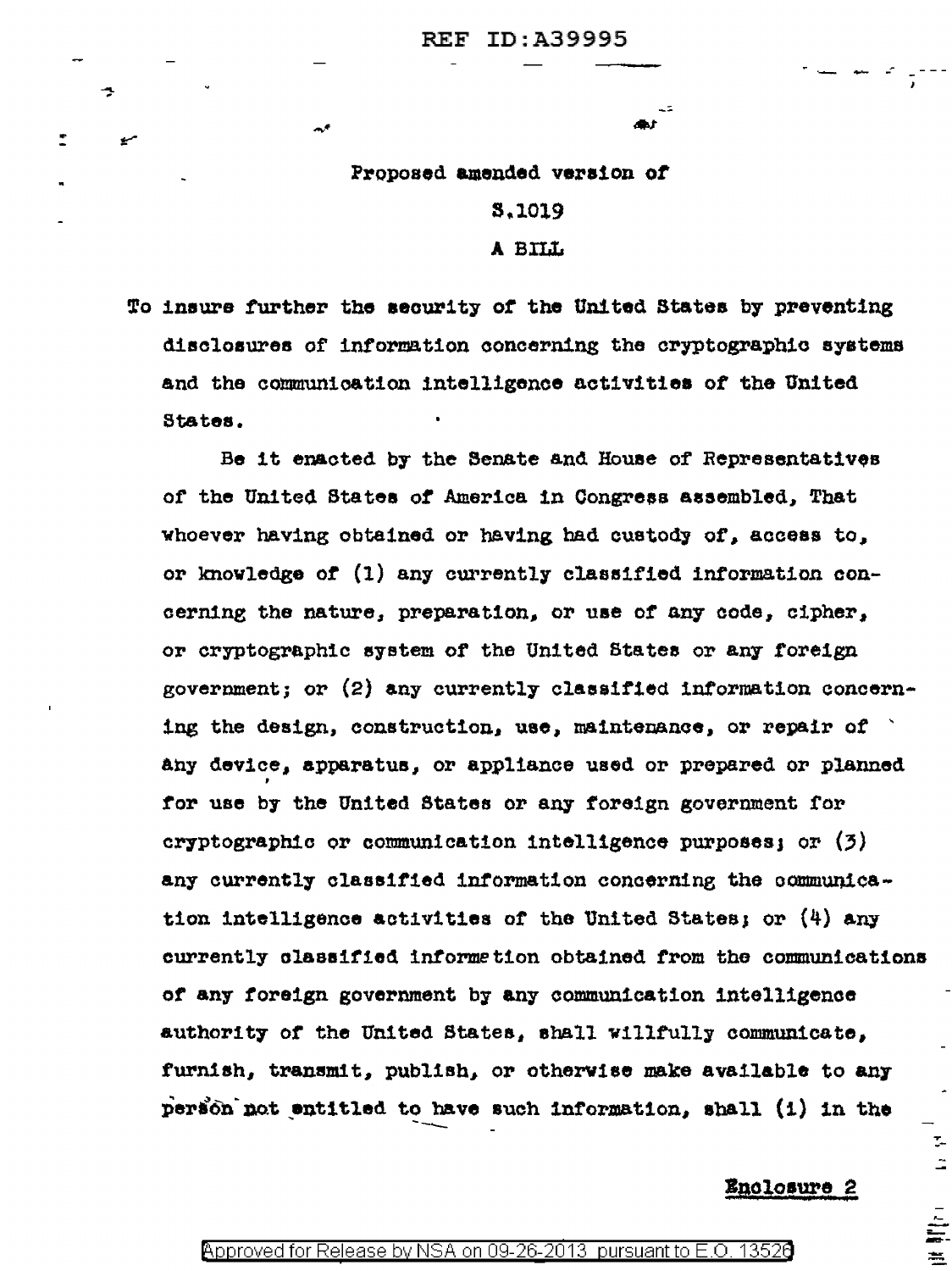-e 1

case of matter officially classified "restricted", be fined not more than \$1000 or imprisoned not more than two years or both; (ii) in the case of matter officially classified "confidential", be fined not more than \$5000 or imprisoned not more than five years or both; and (iii) in the case of matter officially classified "secret" or higher, be fined not more than \$10,000 or imprisoned not more than ten years or both.

SEG. 2. The term "classified information" as used herein shall, for the purposes of this Act, be construed to mean information segregated, and limited or restricted in dissemination or distribution for purposes of national security, by a United States government agency, and marked with or designated by a marking or designation signifying such segregation, limitation, and restriction. The term "classified procedures and methods" as used herein shall be construed accordingly.

SEC. 3. The terms "code", "cipher", and "cryptographic system" as used herein shall, for the purposes of this Act, be construed to include in their meaning any method of secret writing and any mechanical or electrical device or method used for the purpose of disguising or concealing the contents or the meaning of communications. The term "cryptographic purposes" as used herein is correspondingly extended in the scope of its meaning.

SEC. 4. The term "foreign government" as used herein shall, for the purposes of this Act, be construed to include in its

2